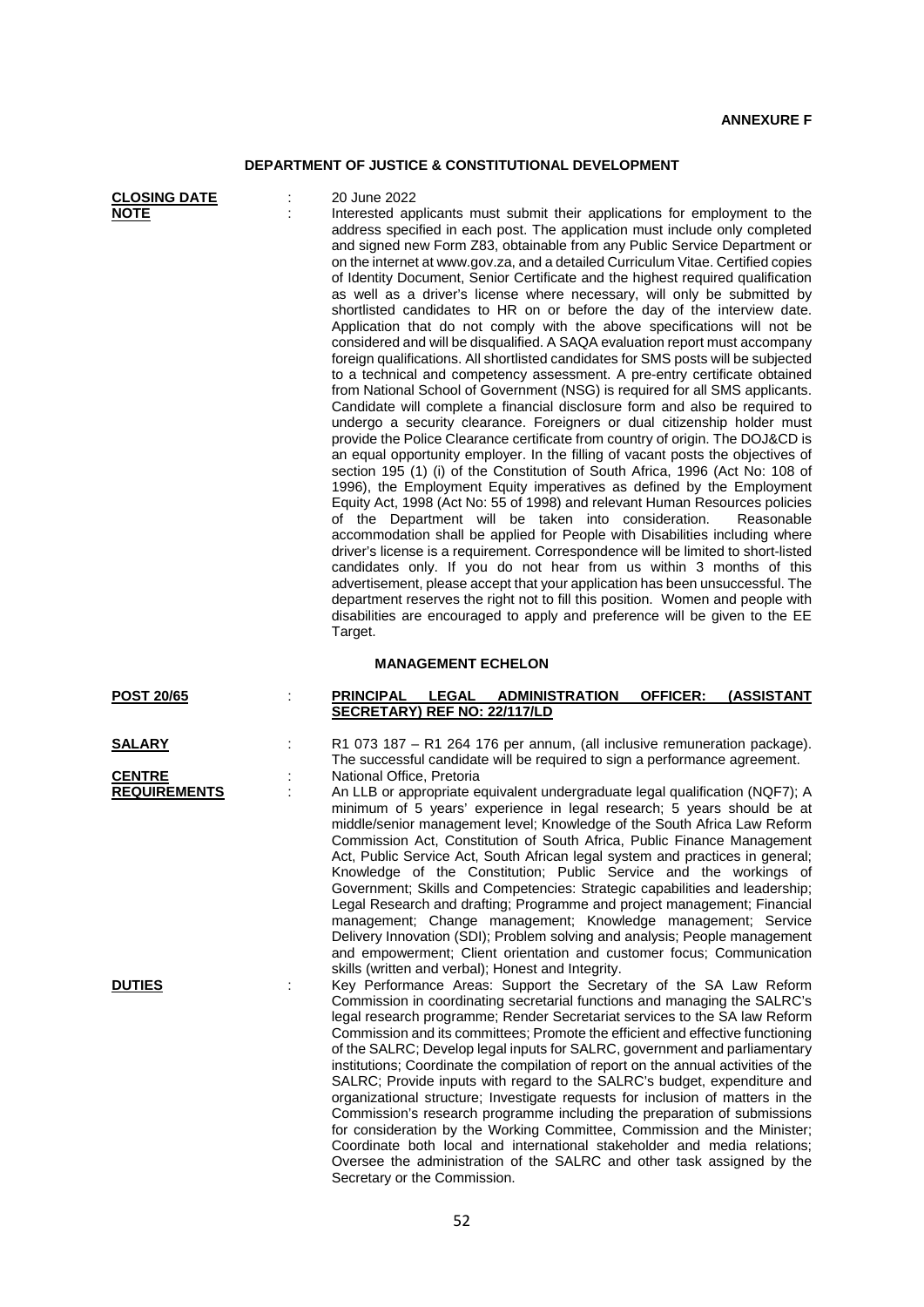| <b>ENQUIRIES</b><br><b>APPLICATIONS</b> | Ms P Leshilo Tel No: (012) 357 8240<br>Quoting the relevant reference number, direct your application to: Postal<br>address: The Human Resources: Department of Justice and Constitutional                                                                                                                                                                                                                                                                                                                                                                                                                                                                                                                                                                                                                                                                                                                                                                                            |
|-----------------------------------------|---------------------------------------------------------------------------------------------------------------------------------------------------------------------------------------------------------------------------------------------------------------------------------------------------------------------------------------------------------------------------------------------------------------------------------------------------------------------------------------------------------------------------------------------------------------------------------------------------------------------------------------------------------------------------------------------------------------------------------------------------------------------------------------------------------------------------------------------------------------------------------------------------------------------------------------------------------------------------------------|
|                                         | Development, Private Bag X81, Pretoria, 0001 OR Physical address:<br>Application Box, First Floor Reception, East Tower, Momentum Building, 329<br>Pretorius Street, Pretoria.                                                                                                                                                                                                                                                                                                                                                                                                                                                                                                                                                                                                                                                                                                                                                                                                        |
|                                         | <b>OTHER POSTS</b>                                                                                                                                                                                                                                                                                                                                                                                                                                                                                                                                                                                                                                                                                                                                                                                                                                                                                                                                                                    |
| <u>POST 20/66</u>                       | <b>COURT MANAGER REF NO: 75/22/LMP</b><br>(This is a re-advertisement: applicants who previously applied are encouraged<br>to re-apply)                                                                                                                                                                                                                                                                                                                                                                                                                                                                                                                                                                                                                                                                                                                                                                                                                                               |
| <b>SALARY</b>                           | R477 090 - R561 981 per annum. The successful candidate will be required<br>to sign a performance agreement.                                                                                                                                                                                                                                                                                                                                                                                                                                                                                                                                                                                                                                                                                                                                                                                                                                                                          |
| <b>CENTRE</b><br><b>REQUIREMENTS</b>    | Magistrate Praktiseer<br>A three (3) year qualification in Public Administration/Management /or a<br>National Diploma/ Degree/ NQF level 6 in Service Management (NQF Level 5)<br>plus module in Case Flow Management or equivalent qualification; Three (3)<br>years managerial or supervisory experience; Knowledge and experience in<br>office and district administration; Knowledge of the Public Financial<br>Management Act (PFMA); Experience in managing Trust (Third Party Funds)<br>and Vote Account; A valid driver's licence. Skills and Competencies: Computer<br>literacy; Communication skills; Motivation skills; Planning and organizing skills;<br>Presentation skills; Financial management skills; Decision making skills;<br>Loyalty and honesty; ability to work under pressure; Team leadership;<br>Management of interpersonal conflict and problems solving; Customer focus                                                                                 |
| <b>DUTIES</b>                           | and responsive.<br>Key Performance Areas: Coordinate and manage the financial, human<br>resource, risk and security in the court ; Manage the strategic and business<br>planning processes; Manage the facility, physical resources, information and<br>communication related to courts; Lead and manage the transformation of the<br>office; Compile and analyze court statistics to show performance and trends;<br>Support case flow management at the court; Compile annual performance and<br>statutory reports to the relevant users; Develop and implement customer                                                                                                                                                                                                                                                                                                                                                                                                            |
| <b>ENQUIRIES</b>                        | service improvements ; Manage service level agreements.<br>Ms Mongalo MP. Tel No: 015) 287 2037 or Ms Phalane M.R Tel No: (015) 287<br>2036                                                                                                                                                                                                                                                                                                                                                                                                                                                                                                                                                                                                                                                                                                                                                                                                                                           |
| <b>APPLICATIONS</b>                     | Quoting the relevant reference number, direct your application to: Postal<br>address: The Regional Head, Department of Justice & Constitutional<br>Development, Private Bag x 9526, Polokwane 0700 OR Physical address:<br>Reception area, Limpopo Regional Office, 92 Bok Street, Polokwane, 0699.                                                                                                                                                                                                                                                                                                                                                                                                                                                                                                                                                                                                                                                                                   |
| <b>POST 20/67</b>                       | <b>ADMINISTRATIVE OFFICER REF NO: 76/22/LMP</b>                                                                                                                                                                                                                                                                                                                                                                                                                                                                                                                                                                                                                                                                                                                                                                                                                                                                                                                                       |
| <u>SALARY</u>                           | R321 543 - R378 765 per annum. The successful candidate will be required<br>to sign a performance agreement.                                                                                                                                                                                                                                                                                                                                                                                                                                                                                                                                                                                                                                                                                                                                                                                                                                                                          |
| <b>CENTRE</b><br><b>REQUIREMENTS</b>    | Magistrate Belabela<br>3 year Bachelor's Degree /National Diploma in Public Management<br>Administration or equivalent; 3 years administration experience; Knowledge of<br>Human Resource Management, Supply Chain Management and risk                                                                                                                                                                                                                                                                                                                                                                                                                                                                                                                                                                                                                                                                                                                                                |
| <b>DUTIES</b>                           | management; Knowledge of Public Financial Management Act, Knowledge of<br>Financial Management (Vote and Trust Account); Departmental Financial<br>Instructions, BAS and Justice Yellow Pages. Skills and Competencies: People<br>management; Computer literacy (Microsoft packages); Sound Leadership and<br>management skills; Good interpersonal relations.<br>Key Performance Areas: Co-ordinate and manage the financial and human<br>resources of the office; Co- ordinate and manage risk and security in the court;<br>Manage the strategic and business planning processes; Manage the Criminal<br>and Civil Court Administration Sections, section related to Family Courts,<br>Supply Chain; Management of the office (Third Party Funds and Vote<br>Accounts); Co-ordinate, manage and administer support services to Case Flow<br>Management and other court users to ensure delivery of service; Perform any<br>other duties necessary to ensure smooth office running. |
| <b>ENQUIRIES</b>                        | Ms. Manyaja P.M Tel No: (015) 287 2026 or Ms. Mongalo M.P Tel No: (015)<br>287 2037                                                                                                                                                                                                                                                                                                                                                                                                                                                                                                                                                                                                                                                                                                                                                                                                                                                                                                   |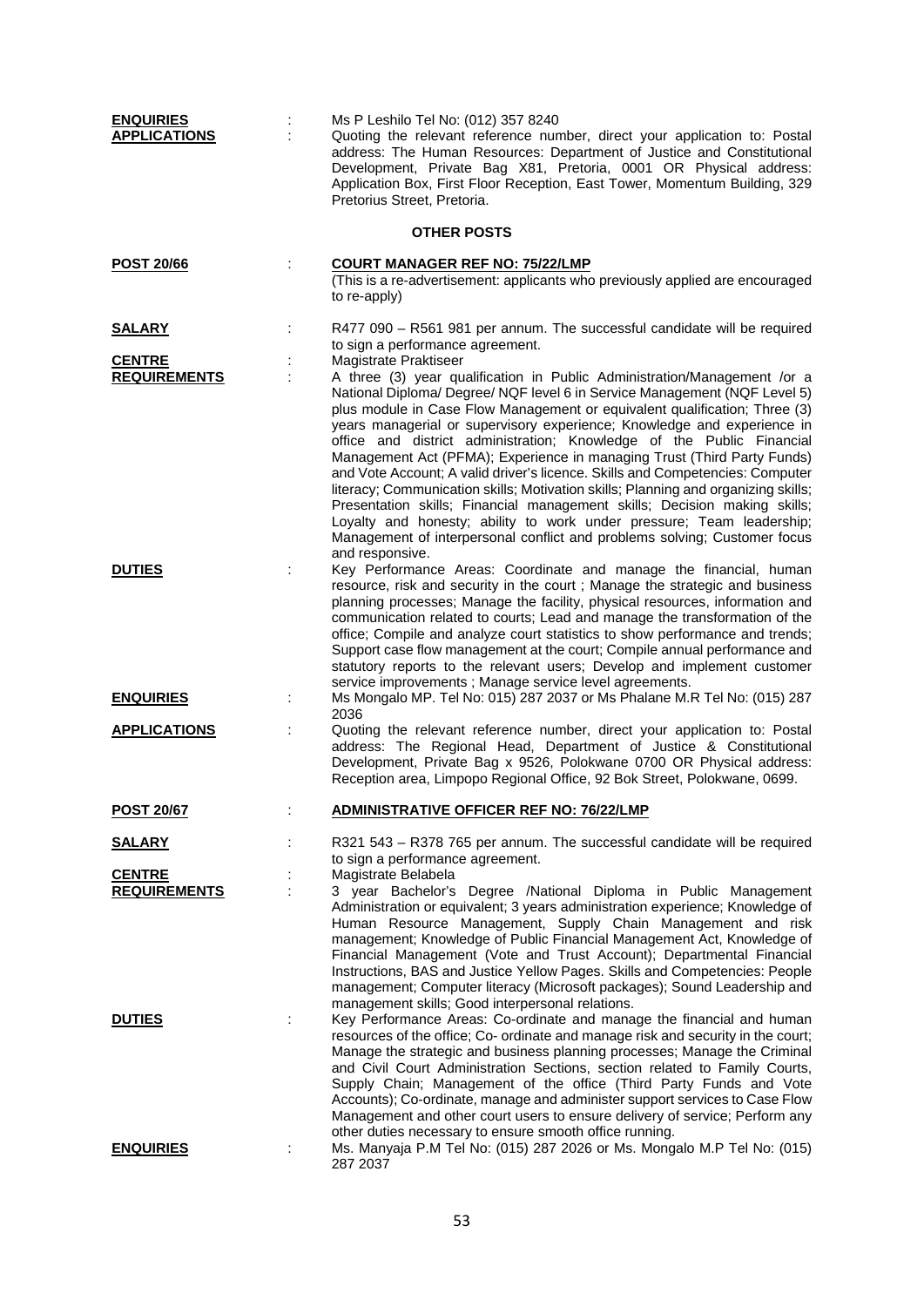| <b>APPLICATIONS</b>                     |    | Quoting the relevant reference number, direct your application to: Postal<br>address: The Regional Head, Department of Justice & Constitutional<br>Development, Private Bag x9526, Polokwane 0700 OR Physical address:<br>Reception area, Limpopo Regional Office, 92 Bok Street, Polokwane, 0700                                                                                                                                                                                                                                                                                                                                                                                                                                                                                                                                                                                                             |
|-----------------------------------------|----|---------------------------------------------------------------------------------------------------------------------------------------------------------------------------------------------------------------------------------------------------------------------------------------------------------------------------------------------------------------------------------------------------------------------------------------------------------------------------------------------------------------------------------------------------------------------------------------------------------------------------------------------------------------------------------------------------------------------------------------------------------------------------------------------------------------------------------------------------------------------------------------------------------------|
| <b>POST 20/68</b>                       |    | <b>FORENSIC AUDITORS REF NO: 22/116/IA (X5 POSTS)</b>                                                                                                                                                                                                                                                                                                                                                                                                                                                                                                                                                                                                                                                                                                                                                                                                                                                         |
| <u>SALARY</u>                           |    | R321 543 - R378 765 per annum. The successful candidate will be required<br>to sign a performance agreement.                                                                                                                                                                                                                                                                                                                                                                                                                                                                                                                                                                                                                                                                                                                                                                                                  |
| <b>CENTRE</b><br><b>REQUIREMENTS</b>    |    | National Office: Pretoria<br>An appropriate three (3) year Degree or National Diploma with majors in                                                                                                                                                                                                                                                                                                                                                                                                                                                                                                                                                                                                                                                                                                                                                                                                          |
|                                         |    | Auditing/Internal Auditing, Accounting, Law, Police Administration or<br>equivalent qualification; At least 1 year experience in Forensic<br>Auditing/investigation environment with more emphasis on financial matters<br>(includes internship/learnership); Knowledge of the Public Finance<br>Management Act; Successful candidates will be required to complete a security<br>clearance; In-depth knowledge of the standards set by The Institute of Internal<br>Auditors (IIA); A valid driver's licence. Skills and Competencies:<br>Communication (written and verbal); Analytical skills; Report writing skills;<br>Computer literacy; Planning and organizing; Interpersonal relations.                                                                                                                                                                                                              |
| <b>DUTIES</b>                           |    | Key Performance Areas: Provide evidence of fraud risks and contribute to the<br>development of an early warning system; Conduct forensic audit investigations<br>in accordance with the investigation methodology; Represent the Department<br>in the criminal and civil recovery processes; Advise management on areas<br>where inadequate measures exist to mitigate risks; Coordinate the forensic<br>audit assignments with other units within the Department.                                                                                                                                                                                                                                                                                                                                                                                                                                            |
| <b>ENQUIRIES</b><br><b>APPLICATIONS</b> | ÷  | Ms D. Modibane Tel No: (012) 315 1668<br>Quoting the relevant reference number, direct your application to: Postal<br>address: Human Resource: Department of Justice and Constitutional<br>Development, Private Bag X81, Pretoria, 0001.OR Physical address:<br>Application Box, First Floor Reception, East Tower, Momentum Building, 329<br>Pretorius Street, Pretoria.                                                                                                                                                                                                                                                                                                                                                                                                                                                                                                                                     |
| <u>NOTE</u>                             | Ì. | People with disabilities are encouraged to apply                                                                                                                                                                                                                                                                                                                                                                                                                                                                                                                                                                                                                                                                                                                                                                                                                                                              |
|                                         |    |                                                                                                                                                                                                                                                                                                                                                                                                                                                                                                                                                                                                                                                                                                                                                                                                                                                                                                               |
| POST 20/69                              |    | <b>LEGAL ADMINISTRATION OFFICER MR4 REF NO: 22/62/KZN</b>                                                                                                                                                                                                                                                                                                                                                                                                                                                                                                                                                                                                                                                                                                                                                                                                                                                     |
| <b>SALARY</b>                           |    | R315 225 - R357 072 per annum. (Salary will be in accordance with OSD<br>determination). The successful candidate will be required to sign a<br>performance agreement.                                                                                                                                                                                                                                                                                                                                                                                                                                                                                                                                                                                                                                                                                                                                        |
| <b>CENTRE</b><br><b>REQUIREMENTS</b>    |    | Regional Office, Durban<br>LLB degree or 4-year recognized legal qualification; At least five (5) years'<br>appropriate post qualification legal experience; A sound knowledge of the<br>South African Legal system; An understanding of the principles of Batho Pele,<br>Victim's Charter and Restorative Justice; A valid driver's license; Knowledge<br>on the implementation of legislation affecting vulnerable groups; Proficiency in<br>isiZulu will be an added advantage. Skills and Competencies: Computer<br>literacy; Excellent communication skills (both verbal and written); Leadership<br>skills; public education and training; Good interpersonal and inter-cultural<br>relations; Problem solving skills; Ability to analyze statistics; Time management<br>skills; Accuracy and attention to details.                                                                                     |
| <b>DUTIES</b>                           |    | Key Performance Areas: Manage State losses within the Department i.e. deal<br>with disposal, recovery and mitigation of losses; Identify and conduct training<br>of officials dealing with Vulnerable Groups at the courts; Monitor and oversee<br>special projects on Gender, Persons with disabilities and the Elderly;<br>Represent the Regional Office on Inter-Departmental Committees; Ability to<br>chair the various Provincial Fora; Manage the implementation of legislations<br>aimed at protecting the rights of vulnerable groups); Ensure that the strategic<br>responsibilities in respect of Regional Civil Courts, Sexual Offences Courts,<br>Small Claims Courts, Equality Courts and Restorative Justice are met;<br>Respond to petitions, representations and complaints from members of the<br>public, civil society and other Government Departments. Manage statutory<br>appointments. |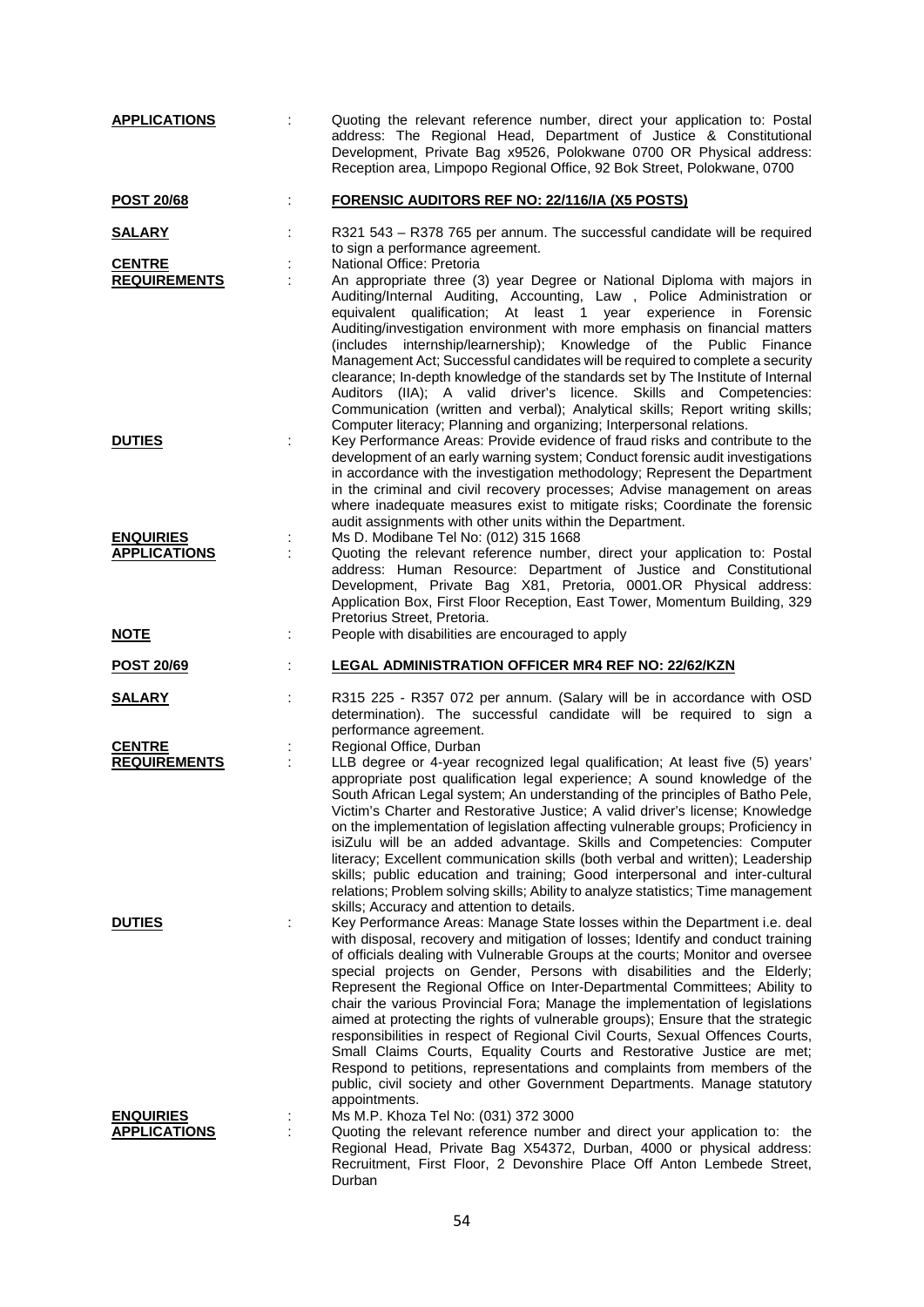| <u>POST 20/70</u>                       | <u>ADMINISTRATIVE OFFICER: TRUTH AND RECONCILIATION: REF NO:</u><br>22/120/CD                                                                                                                                                                                                                                                                                                                                                                                                                                                                                                                                                                                                                                                                                                                                                                                                                                          |
|-----------------------------------------|------------------------------------------------------------------------------------------------------------------------------------------------------------------------------------------------------------------------------------------------------------------------------------------------------------------------------------------------------------------------------------------------------------------------------------------------------------------------------------------------------------------------------------------------------------------------------------------------------------------------------------------------------------------------------------------------------------------------------------------------------------------------------------------------------------------------------------------------------------------------------------------------------------------------|
| <u>SALARY</u>                           | R261 372 - R307 890 per annum. The successful candidate will be required<br>to sign a performance agreement.                                                                                                                                                                                                                                                                                                                                                                                                                                                                                                                                                                                                                                                                                                                                                                                                           |
| <b>CENTRE</b><br><b>REQUIREMENTS</b>    | National Office: Pretoria<br>An undergraduate qualification (NQF level 6) as recognized by SAQA in Office<br>Public<br>Management/Business<br>Management /Public<br>Administration/<br>Management; Minimum of 2 years in Office Administration; Knowledge of<br>Supply Chain Management, DFI, BAS and JYP; Understanding of Public<br>Service Regulations and Public Finance; Skills and Competencies: Computer<br>literacy (MS office); Excellent communication (verbal and written); Good<br>interpersonal relation; Office management; Accuracy and attention to detail;<br>Ability to work under pressure.                                                                                                                                                                                                                                                                                                         |
| <b>DUTIES</b>                           | Key Performance Areas: Render general administration support services;<br>Provide financial and supply chain administration support services; Manage<br>assets and control flow of documents; Render secretarial / logistical<br>administrative support.                                                                                                                                                                                                                                                                                                                                                                                                                                                                                                                                                                                                                                                               |
| <b>ENQUIRIES</b><br><b>APPLICATIONS</b> | Mr Mokoena Tel No: (012) 3578650<br>Quoting the relevant reference number, direct your application to: Postal<br>address: The Human Resources: Department of Justice and Constitutional<br>Development, Private Bag X81, Pretoria, 0001.OR Physical address:<br>Application Box, First Floor Reception, East Tower, Momentum Building, 329<br>Pretorius Street, Pretoria.                                                                                                                                                                                                                                                                                                                                                                                                                                                                                                                                              |
| <u>NOTE</u>                             | People with disabilities are encouraged to apply.                                                                                                                                                                                                                                                                                                                                                                                                                                                                                                                                                                                                                                                                                                                                                                                                                                                                      |
| <b>POST 20/71</b>                       | <b>SENIOR COURT INTERPRETER REF NO: 10/22/NC/KIM</b><br>(This post is a re-advertisement; candidates who previously applied are<br>encouraged to re-apply)                                                                                                                                                                                                                                                                                                                                                                                                                                                                                                                                                                                                                                                                                                                                                             |
| <u>SALARY</u>                           | R261 372 - R307 890 per annum. The successful candidate will be required<br>to sign a performance agreement.                                                                                                                                                                                                                                                                                                                                                                                                                                                                                                                                                                                                                                                                                                                                                                                                           |
| <b>CENTRE</b><br><b>REQUIREMENTS</b>    | Magistrate Office: Kimberley<br>Grade 12 and National Diploma: Legal Interpreting at NQF Level 5 or any other<br>equivalent qualification in the field of languages with minimum of three (3)<br>years' practical experience as a Court Interpreter OR Grade 12 with ten (10)<br>years practical experience as a Court Interpreter; Knowledge of Legislation<br>which governs transparency and confidentiality in the Public Service (Act 2 of<br>2000) as amended; A valid driver's license. Language Requirements: Isixhosa,<br>Setswana, English, Afrikaans are compulsory. Sesotho or Isizulu or proficiency<br>in any official language will be an added advantage. Skills and Competencies:<br>Excellent communication, Listening, Inter- personal relations; Problem solving;<br>Planning and organizing and Analytical thinking skills; Time management;<br>Confidentiality and ability to work under pressure |
| <b>DUTIES</b>                           | Key Performance Areas: Interpret in court of Law (Civil and Criminal matters),<br>small claims courts, pre- trial proceedings and consultations; Manage and<br>supervise court interpreters; Consecutive interpreting from source to target<br>language during court proceedings and, pre-trial, consultation, quasi and<br>judicial; Interpret non-verbal gesture, dramatization and confessions; Collect,<br>monitor interpreting register, calculate and compile statistics; Making<br>arrangements for foreign languages interpreters in consultation with the<br>Prosecutor; Provide effective people management.                                                                                                                                                                                                                                                                                                 |
| <b>ENQUIRIES</b><br><b>APPLICATIONS</b> | Ms M Phiri Tel No: (053) 8021300<br>Quoting the relevant reference number, direct your application to: Postal<br>address: The Regional Head: Justice and Constitutional Development, Private<br>Bag X6106, Kimberley, 8300. OR hand delivers at the New Public Buildings,<br>(Magistrates Court) of Knight and Stead Streets, 7th floor, Kimberley, 8301.<br>Email or faxed applications will not be considered.                                                                                                                                                                                                                                                                                                                                                                                                                                                                                                       |
| <u>POST 20/72</u>                       | <u>REGISTRAR: MR3 REF NO: 22/63/KZN</u><br>(This is a re-advertisement: applicants who previously applied are encouraged<br>to re-apply)                                                                                                                                                                                                                                                                                                                                                                                                                                                                                                                                                                                                                                                                                                                                                                               |
| <b>SALARY</b>                           | R260 928 - R298 350 per annum. (Salary will be in accordance with OSD<br>determination). The successful candidate will be required to sign a<br>performance agreement.                                                                                                                                                                                                                                                                                                                                                                                                                                                                                                                                                                                                                                                                                                                                                 |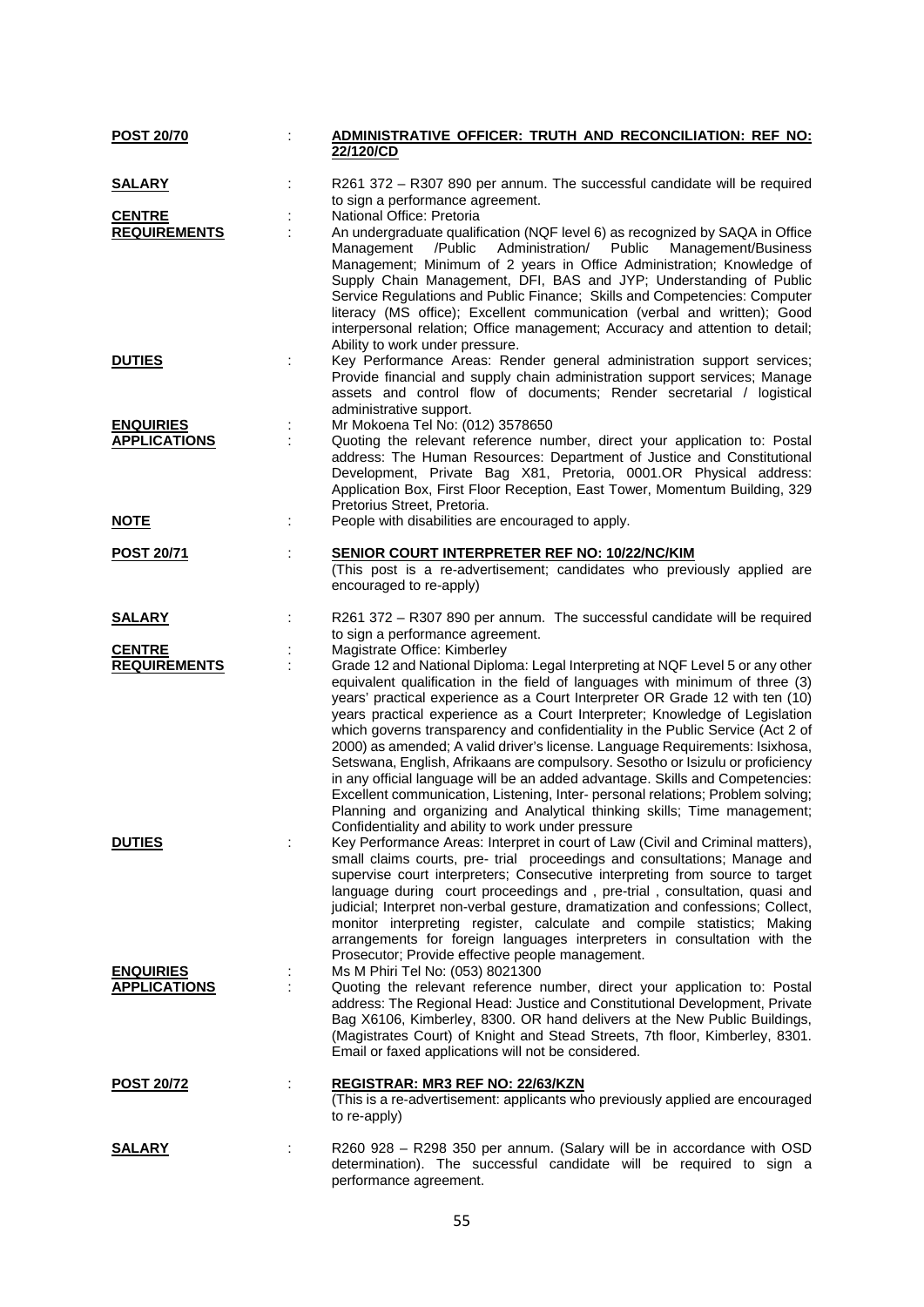| <b>CENTRE</b>                           | Magistrate's Office, Newcastle: (The successful candidate will also serve<br>Madadeni, Ladysmith and Dundee Magistrate Courts)                                                                                                                                                                                                                                                                                                                                                                                                                                                                                                  |
|-----------------------------------------|---------------------------------------------------------------------------------------------------------------------------------------------------------------------------------------------------------------------------------------------------------------------------------------------------------------------------------------------------------------------------------------------------------------------------------------------------------------------------------------------------------------------------------------------------------------------------------------------------------------------------------|
| <b>REQUIREMENTS</b>                     | LLB degree or recognized 4-year legal qualification; At least 2 years'<br>appropriate post qualification legal experience. A valid driver's license. Skills<br>and Competencies: Case flow management; Dispute Resolution; Legal<br>drafting; Legal research; Office management, planning and organization skills;<br>Good communication (written and verbal); Good interpersonal relations;<br>Computer literacy (MS Office); Ability to interpret acts and regulations;<br>Negotiation, motivation, customer relations, self-management and stress<br>management skills.                                                      |
| <b>DUTIES</b>                           | Key Performance Areas Coordinate Case Flow Management support services<br>to the judiciary; Issue all processes that initiate court proceedings; Process and<br>grant judgments by default.; Issue, monitor and analyse court statistics;<br>Manage the civil sections in co-operation with the judiciary and Court Manager;<br>Manage and submit monthly returns to the Court Manager. Provide practical<br>training and assistance to the clerks of court and Assistant Registrars in the<br>lower courts. Provide effective people management.                                                                               |
| <b>ENQUIRIES</b><br><b>APPLICATIONS</b> | Ms M.P. Khoza Tel No: (031) 372 3000<br>Quoting the relevant reference number and direct your application to: the<br>Regional Head, Private Bag X54372, Durban, 4000 or physical address:<br>Recruitment, First Floor, 2 Devonshire Place Off Anton Lembede Street,<br>Durban.                                                                                                                                                                                                                                                                                                                                                  |
| <b>POST 20/73</b>                       | <b>REGISTRAR MR3: REF NO: 22/64/KZN</b><br>(This is a re-advertisement: applicants who previously applied are encouraged<br>to re-apply)                                                                                                                                                                                                                                                                                                                                                                                                                                                                                        |
| <u>SALARY</u>                           | R260 928 – R298 350 per annum. (Salary will be in accordance with OSD<br>determination).<br>The successful candidate will be required to sign a<br>performance agreement.                                                                                                                                                                                                                                                                                                                                                                                                                                                       |
| <b>CENTRE</b>                           | Magistrate's Office, Pongola: (The successful candidate will also serve                                                                                                                                                                                                                                                                                                                                                                                                                                                                                                                                                         |
| <b>REQUIREMENTS</b>                     | Vryheid, Nongoma and Ingwavuma Magistrate Courts)<br>LLB degree or recognized 4-year legal qualification; At least 2 years'<br>appropriate post qualification legal experience. A valid driver's license. Skills<br>and Competencies: Case flow management; Dispute Resolution; Legal<br>drafting; Legal research; Office management, planning and organization skills;<br>Good communication (written and verbal); Good interpersonal relations;<br>Computer literacy (MS Office); Ability to interpret acts and regulations;<br>Negotiation, motivation, customer relations, self-management and stress<br>management skills. |
| <b>DUTIES</b>                           | Key Performance Areas Coordinate Case Flow Management support services<br>to the judiciary; Issue all processes that initiate court proceedings; Process and<br>grant judgments by default. Issue, monitor and analyse court statistics; Manage<br>the civil sections in co-operation with the judiciary and Court Manager; Manage<br>and submit monthly returns to the Court Manager. Provide practical training<br>and assistance to the clerks of court and Assistant Registrars in the lower<br>courts. Provide effective people management.                                                                                |
| <b>ENQUIRIES</b><br><b>APPLICATIONS</b> | Ms M.P. Khoza Tel No: (031) 372 3000<br>Quoting the relevant reference number and direct your application to: the<br>Regional Head, Private Bag X54372, Durban, 4000 or physical address:<br>Recruitment, First Floor, 2 Devonshire Place Off Anton Lembede Street,<br>Durban.                                                                                                                                                                                                                                                                                                                                                  |
| <b>POST 20/74</b>                       | <b>MAINTENANCE OFFICER (MR1-MR3) REF NO: 22/65/KZN</b>                                                                                                                                                                                                                                                                                                                                                                                                                                                                                                                                                                          |
| <u>SALARY</u>                           | R201 387 - R298 350 per annum. (Salary will be in accordance with OSD<br>determination). The successful candidate will be required to sign a<br>performance agreement.                                                                                                                                                                                                                                                                                                                                                                                                                                                          |
| <b>CENTRE</b><br><b>REQUIREMENTS</b>    | Magistrate Court, Verulam<br>LLB degree or recognized 4 year legal qualification; Knowledge of legal<br>proceedings relevant to mediation, arbitration and conciliation; Basic<br>knowledge and understanding of legal research principles;<br>Basic<br>understanding of drafting legal documents that provides clear motivation;<br>Knowledge of legal proceedings relevant to mediation, arbitration and<br>conciliation. A valid driver's license. Skills and Competencies: Languages skills<br>(oral & written); Motivational skills; Loyalty, honesty, Ability to work under                                               |